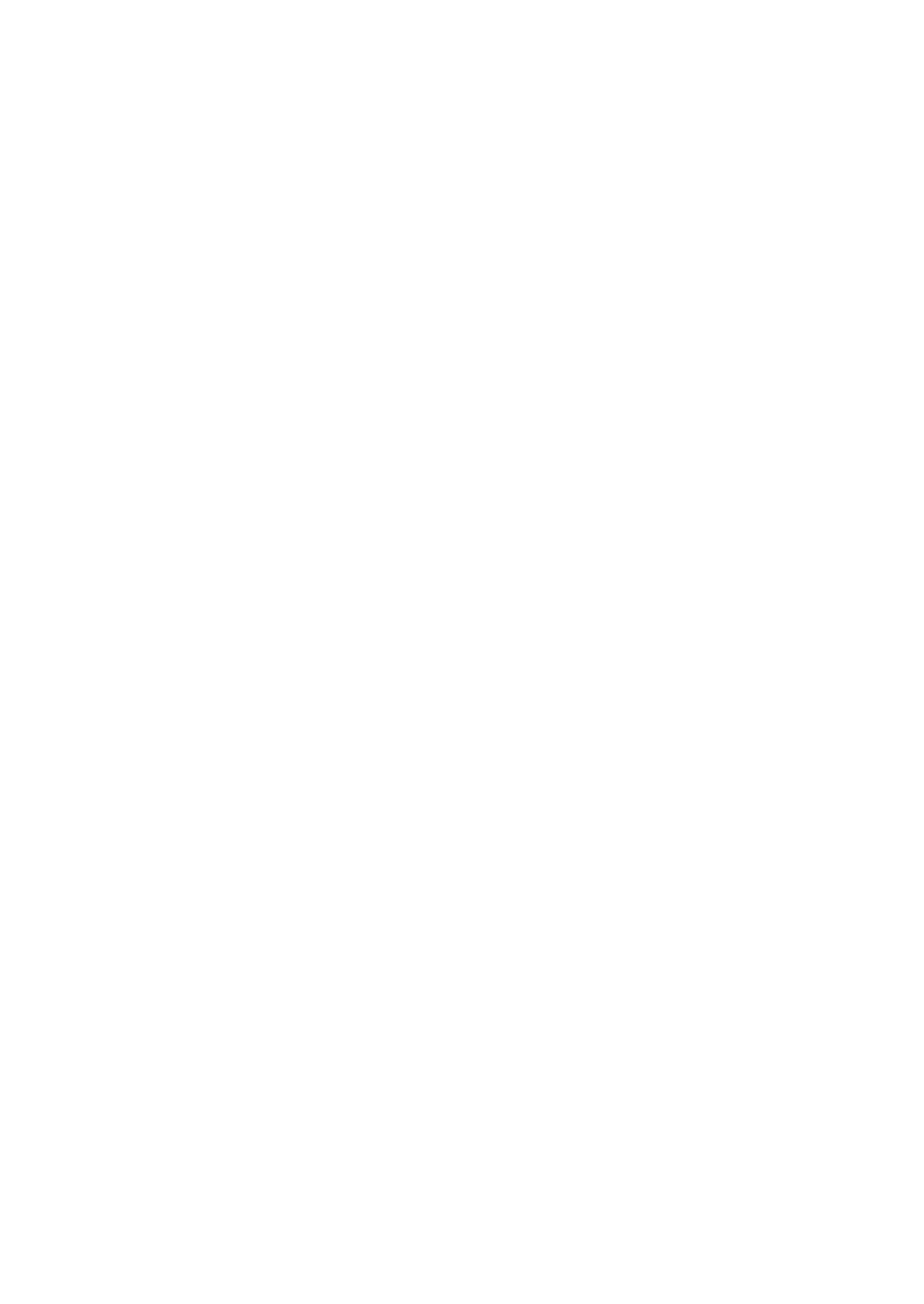

## **CLIMATE CHANGE AND DISASTER SURVIVAL FUND ACT 2015**

## **Arrangement of Sections**

### **Section**

| $\mathbf{1}$                                                                                     |    |
|--------------------------------------------------------------------------------------------------|----|
| $\overline{2}$                                                                                   |    |
| 3                                                                                                |    |
| 4                                                                                                |    |
| 5                                                                                                |    |
| PART II - ESTABLISHMENT AND OBJECTIVES OF THE FUND                                               | 7  |
| 6                                                                                                |    |
| 7                                                                                                |    |
| <b>PART III - TUVALU CLIMATE CHANGE AND DISASTER</b><br><b>SURVIVAL FUND BOARD AND COMMITTEE</b> | 7  |
| <u> 1989 - Johann Barbara, martxa alemaniar a</u><br>8                                           |    |
| 9                                                                                                |    |
| 10                                                                                               |    |
| 11                                                                                               |    |
| PART III - MANAGEMENT AND OPERATIONS OF THE FUND                                                 | 9  |
| 12                                                                                               |    |
| 13                                                                                               |    |
| 14                                                                                               |    |
| <b>PART IV - FINANCIAL PROVISIONS</b>                                                            | 10 |
| 15                                                                                               |    |
| 16                                                                                               |    |

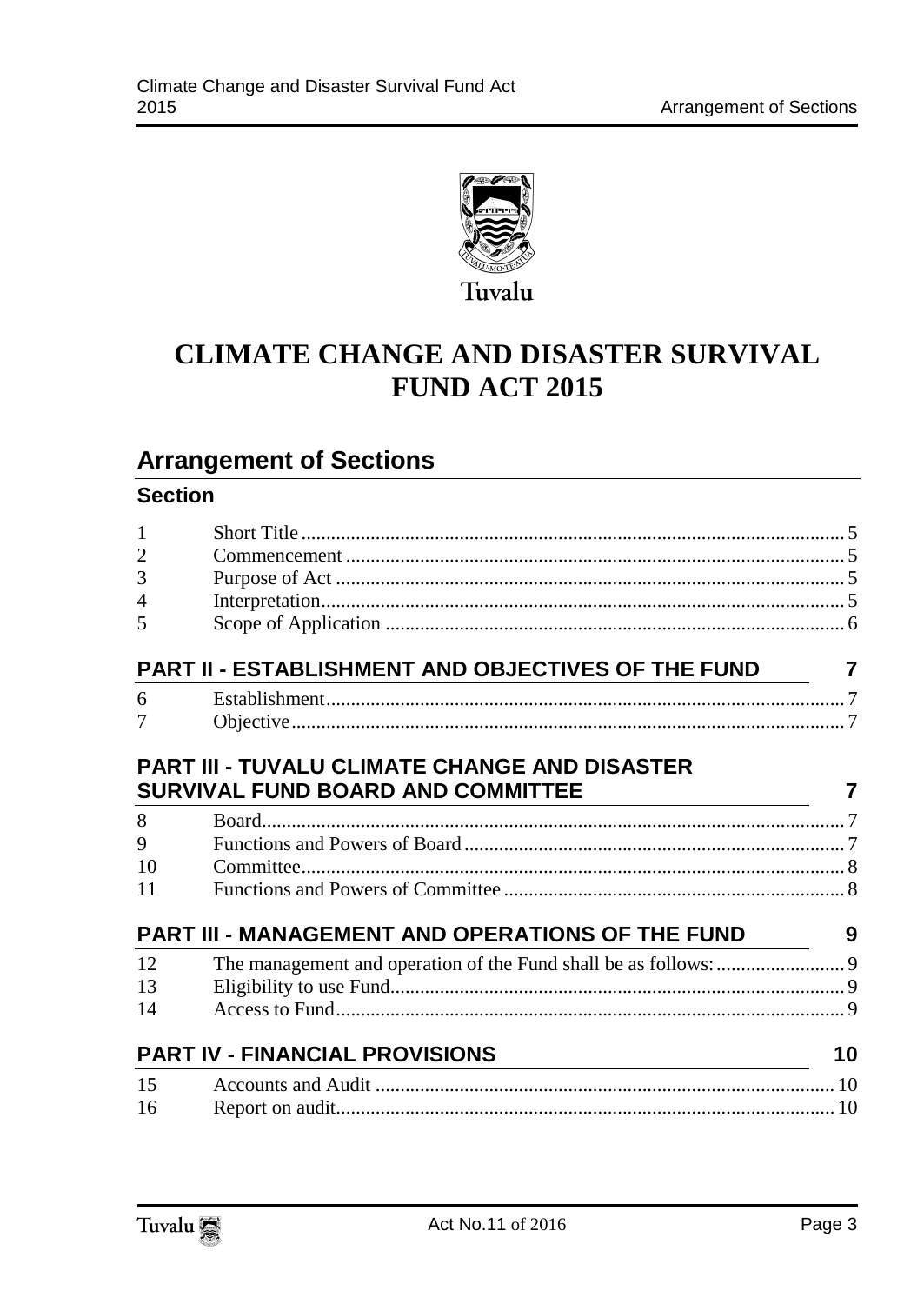|    | <b>PART V - MISCELLANEOUS</b> |  |
|----|-------------------------------|--|
| 17 |                               |  |

18 [Immunity..............................................................................................................10](#page-9-5)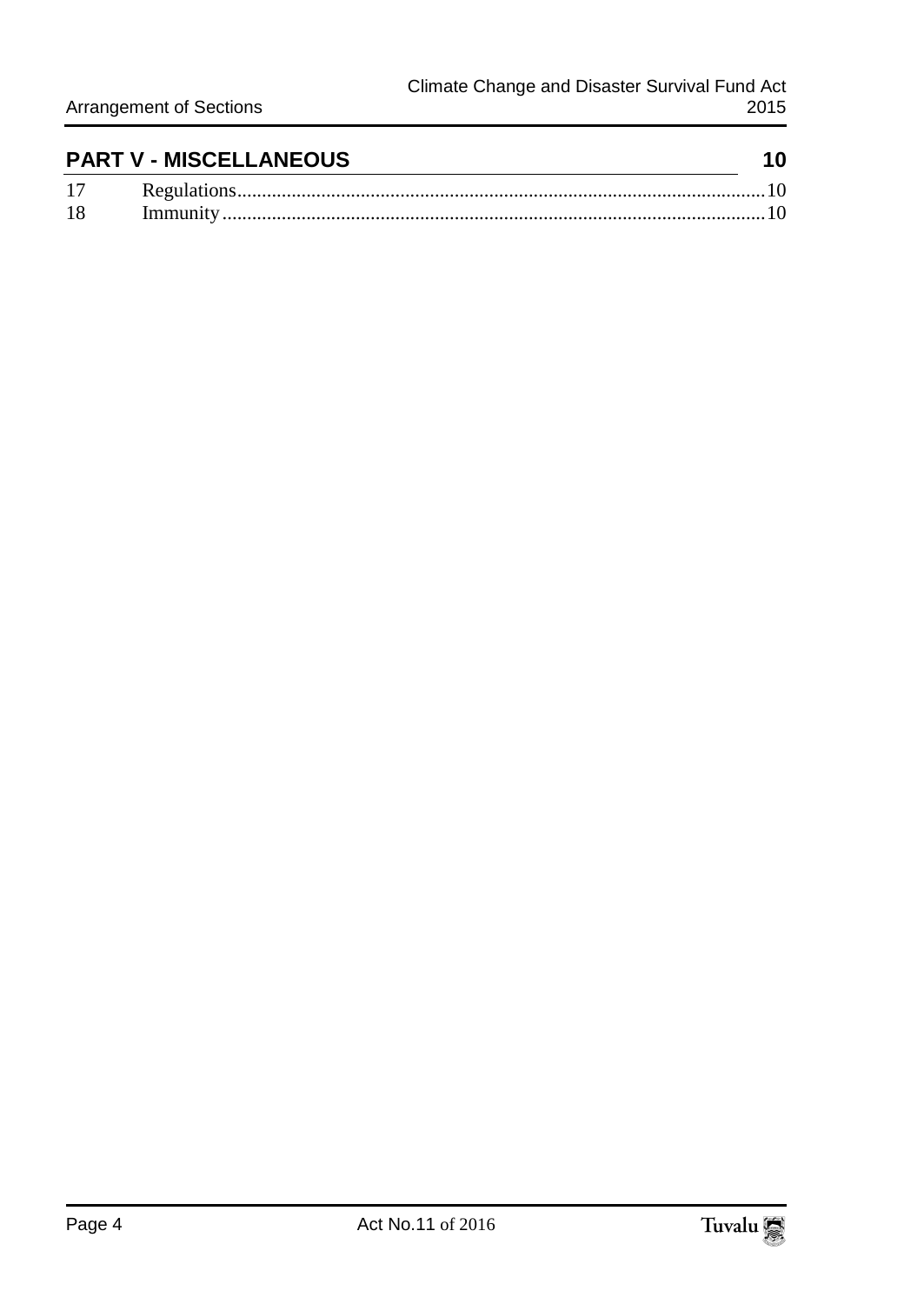

**CLIMATE CHANGE AND DISASTER SURVIVAL FUND ACT 2015**

#### **Act No.11 of 2016**

#### **AN ACT TO PROVIDE FOR THE SECURITY OF THE PEOPLE OF TUVALU AGAINST THE IMPACTS OF CLIMATE CHANGE AND NATURAL DISASTERS**

Commencement [1st January, 2016]

#### <span id="page-4-0"></span>**1 Short Title**

This Act may be cited as the Climate Change and Disaster Survival Fund Act 2015.

#### <span id="page-4-1"></span>**2 Commencement**

This Act shall come into force on such date as the Minister by notice appoints.

#### <span id="page-4-2"></span>**3 Purpose of Act**

The purpose of this Act is to legalize the establishment of the Tuvalu Climate Change and Survival Fund with which the Government will provide vital services to the people, and as a measure of response to future climate change impacts and disasters in Tuvalu.

#### <span id="page-4-3"></span>**4 Interpretation**

In this Act, unless the context otherwise requires:

**"Act"** means the Climate Change and Disaster Survival Fund Act 2015

**"Account"** means the Climate Change and Disaster Survival Fund Account established under Section 12.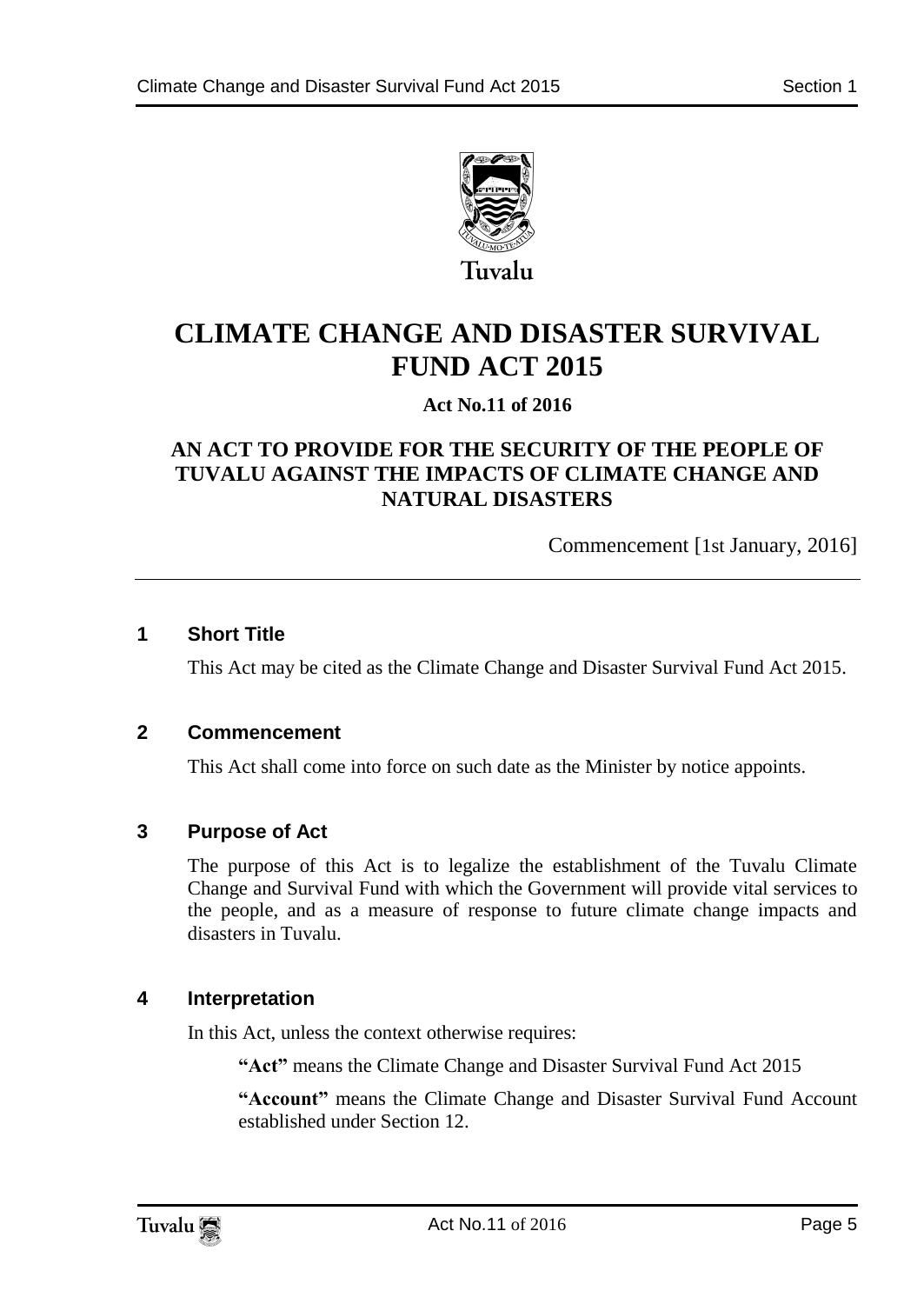**"Board"** means the Climate Change and Survival Fund Board established under Section 8.

**"Climate Change"** means a change of climate, which is attributed directly or indirectly to human activity that alters the composition of the global atmosphere and which is in addition to natural climate variability observed over comparable time periods.

**"Committee"** means the Climate Change and Survival Fund Committee established under Section 10.

**"Minister"** means the Minister for the time being responsible for Climate Change

**"Natural Disaster"** means the actual or imminent occurrence of an event which endangers or threatens the safety or health of any communities or persons in Tuvalu, or which destroys or damages, any property in Tuvalu, arising from:

- (a) a cyclone;
- (b) a flood;
- (c) tsunami;
- (d) a drought;
- (e) an air disaster;
- (f) a maritime disaster;
- (g) a major civil accident (such as major fire or explosion);
- (h) a plague or epidemic; or
- (i) any other similar natural or man-made event,

#### <span id="page-5-0"></span>**5 Scope of Application**

- (1) This Act shall apply to the Government in providing financial assistance to its citizens to adapt, recover or rehabilitate them from the devastating impacts of climate change and natural disasters.
- (2) The Minister responsible for Climate Change shall have the responsibility over the proper administration of this Act.
- (3) Where any provision of this Act conflicts with climate change and natural disaster conventions, the application of which is mandatory on Tuvalu, those conventions shall prevail but in all other respects, climate change and natural disaster issues shall be governed by the provisions of this Act and any other relevant laws that are in place.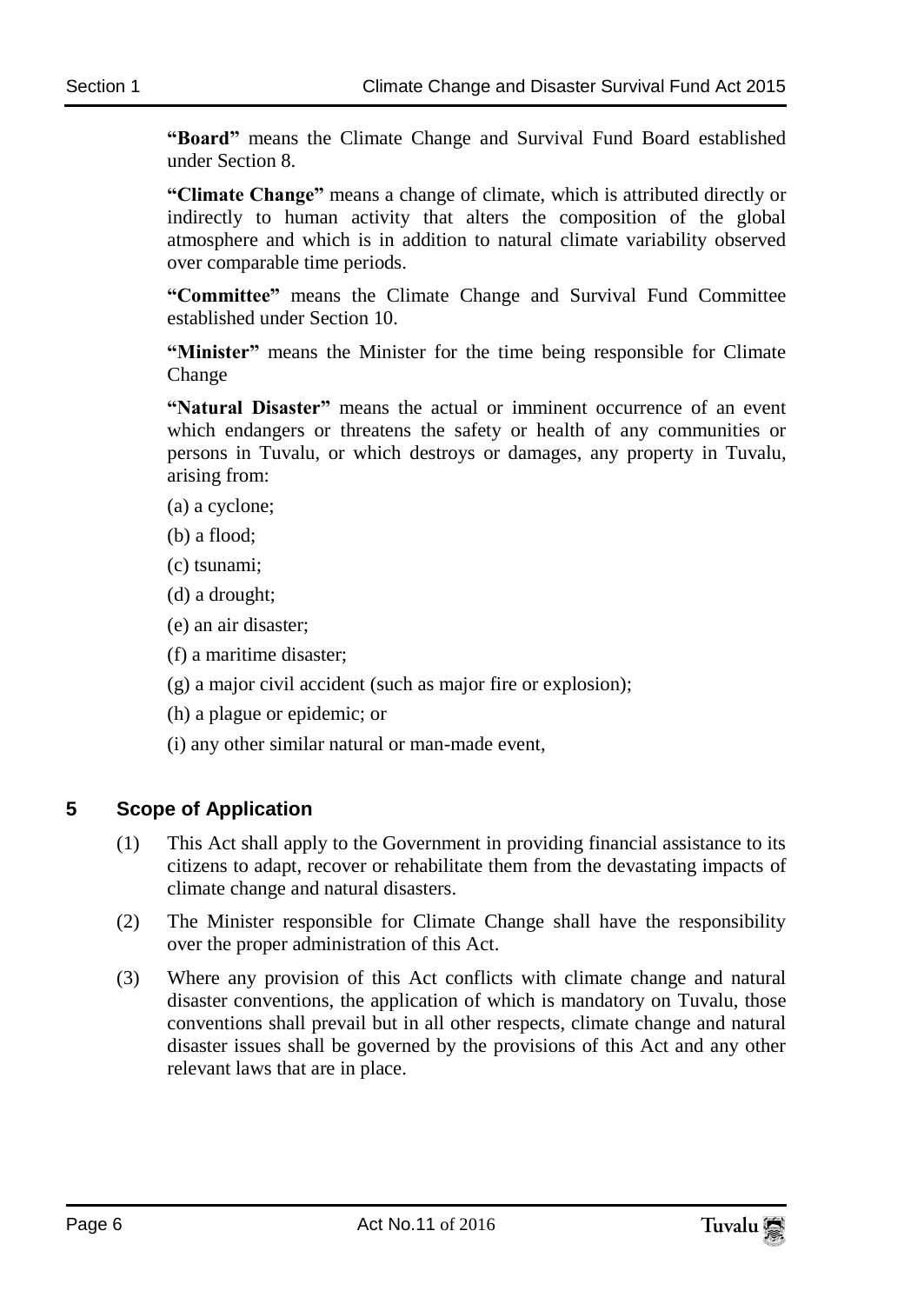## <span id="page-6-0"></span>**PART II - ESTABLISHMENT AND OBJECTIVES OF THE FUND**

#### <span id="page-6-1"></span>**6 Establishment**

There is hereby established a Climate Change and Disaster Survival Fund, which shall have an account, accredited as the Tuvalu Survival Fund account at the National Bank of Tuvalu for the purposes specified under this Act.

#### <span id="page-6-2"></span>**7 Objective**

The objective of the Tuvalu Survival Fund is to:

- (1) Provide immediate vital services to the people of Tuvalu in combating the devastating impact of climate change and natural disasters;
- (2) Allow the Government and the people of Tuvalu to respond to future climate change impacts and natural disasters in a coordinated, effective and timely manner.

## <span id="page-6-3"></span>**PART III - TUVALU CLIMATE CHANGE AND DISASTER SURVIVAL FUND BOARD AND COMMITTEE**

#### <span id="page-6-4"></span>**8 Board**

- (1) There shall be a Board for the Fund which
	- (a) is the governing body of the Fund with authority in the name of the Fund to perform and exercise the functions and powers of the Fund under this Act, and
	- (b) shall subject to this Act, be responsible for the policy, control and strategic direction and regulation of the Fund.
- (2) Constitution of the Board
	- (a) Minister for Finance and Economic Development (Chairperson);
	- (b) General Secretary of Tuvalu Red Cross; and
	- (c) Permanent Secretary for Ministry of Home Affairs.

#### <span id="page-6-5"></span>**9 Functions and Powers of Board**

(1) The Board shall be the governing body in granting approval to Assessment Reports that are submitted by the Committee for its consideration.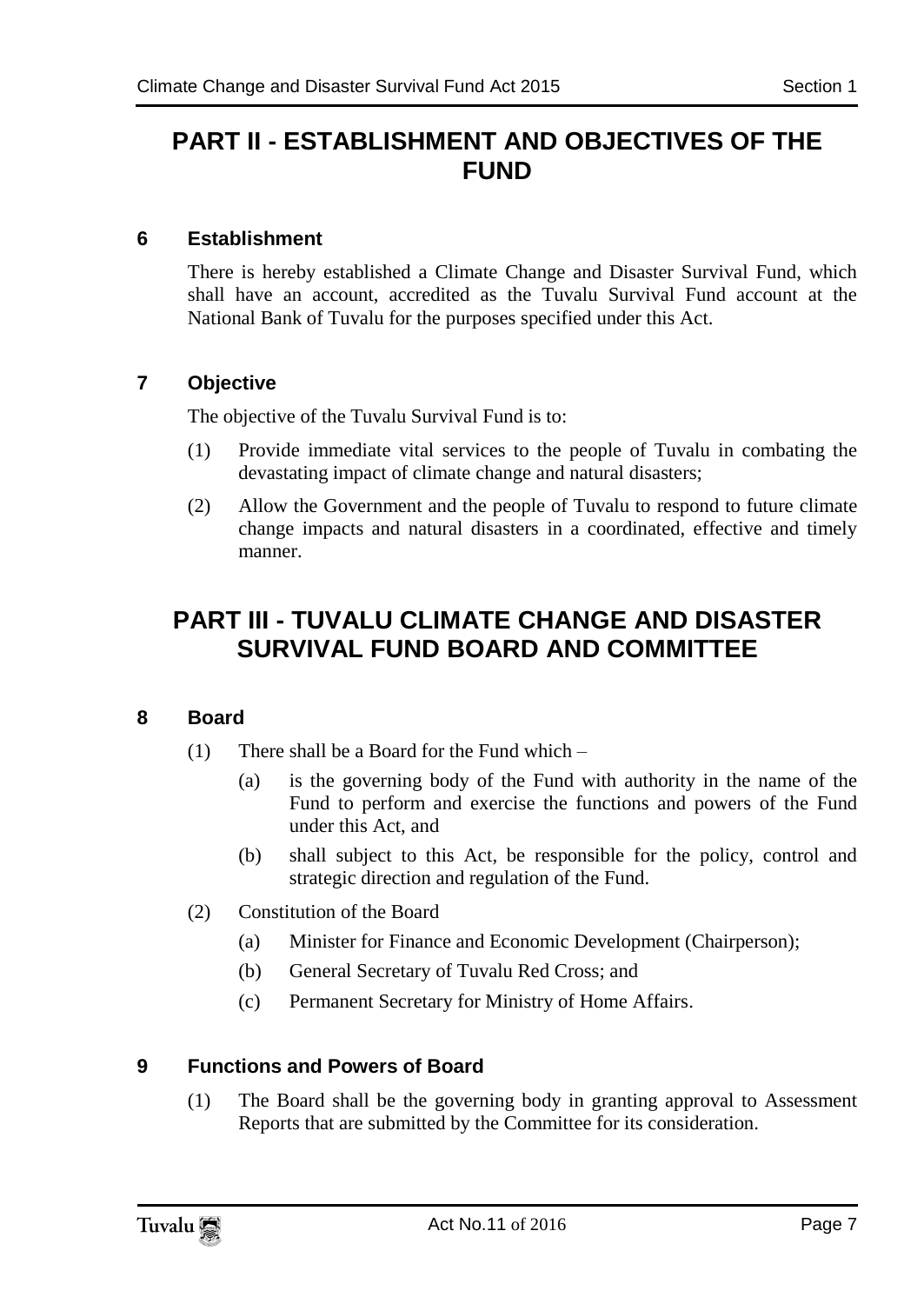- (2) If the Board does not approve the recommendations or suggestions of the Committee, it shall within 7 days of its decision provide in writing the reasons for such decision.
- (3) The Board shall also submit a financial report to Cabinet on the utilization of the Fund on an annual basis.

#### <span id="page-7-0"></span>**10 Committee**

- (1) There is hereby established a Climate Change and Disaster Survival Fund Committee who shall be appointed by the Minister responsible for Climate Change after consultations with Cabinet.
- (2) The Committee shall be comprised of the following:
	- (a) Secretary to Government (Chairperson)
	- (b) Director of Climate Change and Policy Unit
	- (c) Tuvalu National Council of Women
	- (d) Director of Public Works Department
	- (e) Disaster Coordinator
	- (f) Director of Rural Development
	- (g) Director of Health
	- (h) Director of Planning and Budget
	- (i) Attorney-General

#### <span id="page-7-1"></span>**11 Functions and Powers of Committee**

- (1) The Committee shall have the following functions and powers:
	- (a) Assess every application for 'Request for Assistance'
	- (b) Formulate a Strategic Framework on Climate Change and Natural Disaster to serve as the basis in carrying out assessments and evaluation of damages to properties, which shall include the rate for payouts depending on the severity of the damages to properties.
	- (c) Assess impacts on biodiversity and ecosystems and social wellbeing
	- (d) The Committee shall after assessing every application for 'Request for Assistance', submit an Assessment Report to the Board for approval, which shall include the expected payout amount.
	- (e) The Committee shall submit to the National Advisory Council on Climate Change (NACCC), Natural Disaster Committee (NDC) and Cabinet a financial report on the utilization of the Fund on an annual basis.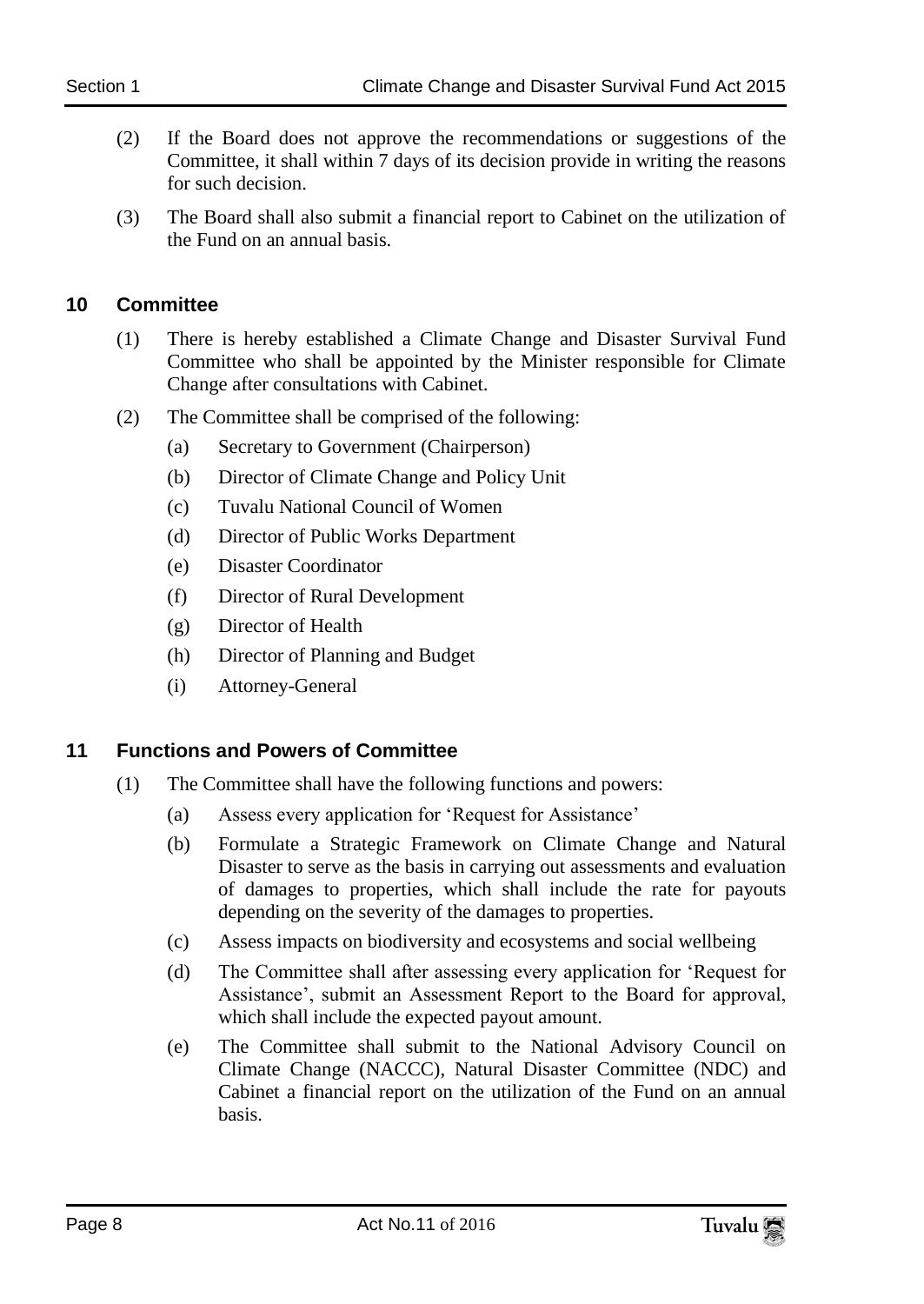## <span id="page-8-0"></span>**PART III - MANAGEMENT AND OPERATIONS OF THE FUND**

#### <span id="page-8-1"></span>**12 The management and operation of the Fund shall be as follows:**

- (1) A bank account shall be created at the National Bank of Tuvalu namely the Tuvalu Survival Fund Account and shall be managed by 3 Trustees who shall be members of the Board.
- (2) The Government shall contribute an initial amount of \$5 million AUD into the Fund and will consider future contributions as and when it is necessary.
- (3) Donations to assist Tuvalu in its recovery from Tropical Cyclone PAM including any funding from under the Global Environmental Facility (GEF), Adaptation Fund, Green Climate Fund (GCF) shall be channelled through the Tuvalu Climate Change and Disaster Survival Fund.
- (4) The fund may be augmented by grants through Multilateral Environmental Agreements, Bilateral contributions, and donations from foreign governments, foreign organisations, Tuvaluan communities and other individual donations.
- (5) All funds specified in subsection (2) and (4) shall not be used to fund personal services, expenditures and other operating expenses of the Committee or the Board.
- (6) The balance of the climate change and disaster survival fund shall not revert to the general account.

#### <span id="page-8-2"></span>**13 Eligibility to use Fund**

- (1) The Fund shall be utilised to provide for the following:
	- (a) Support activities of response to the impacts of natural disasters or which a declaration of a 'state of emergency' has been declared in accordance with the laws of Tuvalu.
	- (b) Help ensure security to the people of Tuvalu against climate change and natural disasters by providing financial assistance in order to:
		- (i) Provide immediate emergency relief in times of natural disasters;
		- (ii) Assist the people to recover and adapt to adverse impacts of climate change;
		- (iii) Assist the people to build back and rehabilitate;
		- (iv) Enhance resilience and protection against climate change and natural disasters;

#### <span id="page-8-3"></span>**14 Access to Fund**

Citizens of Tuvalu affected by the impacts of climate change and natural disasters shall have access to the Fund through submission of a 'Request for Assistance'.